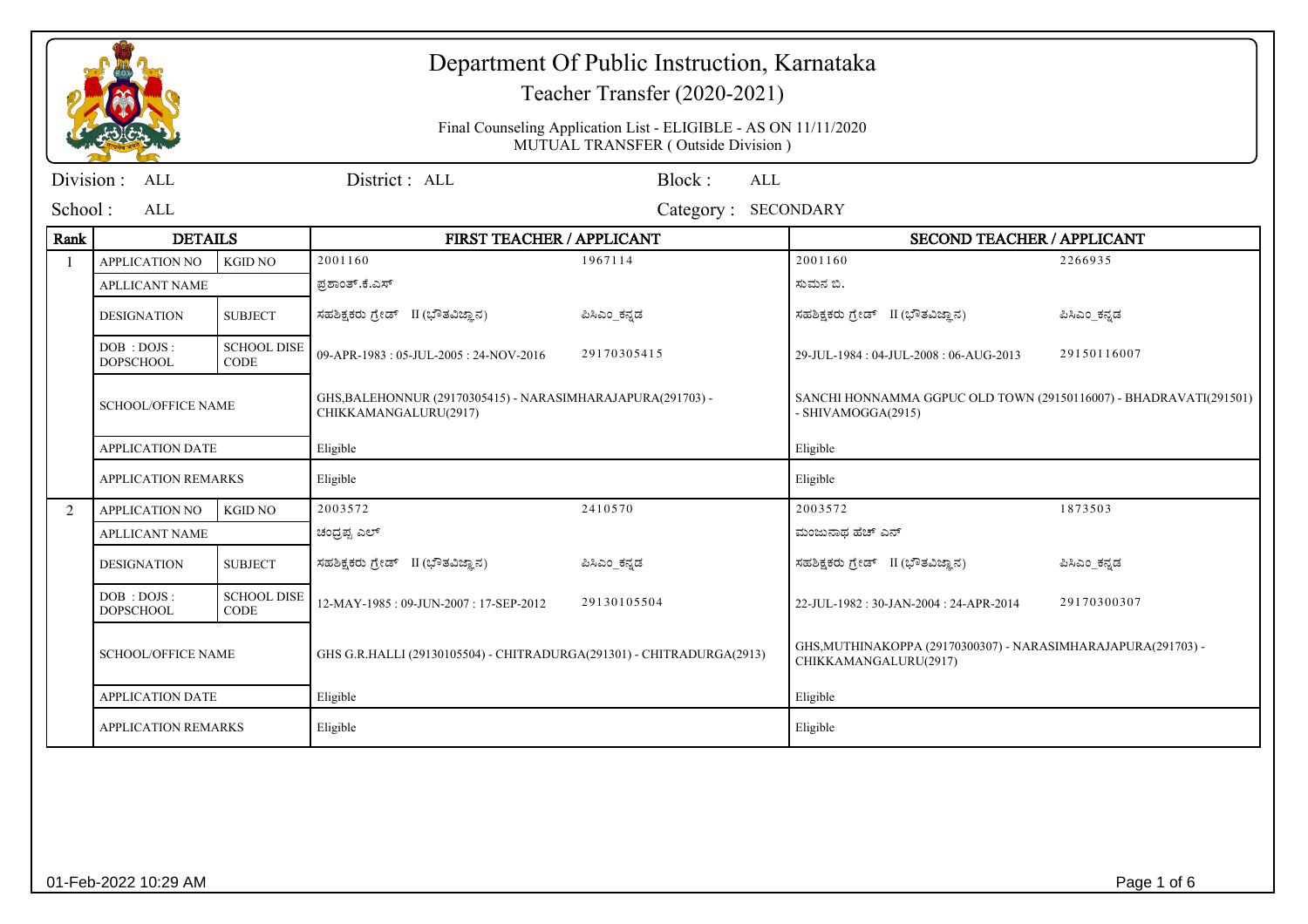|                                     | Department Of Public Instruction, Karnataka<br>Teacher Transfer (2020-2021)<br>Final Counseling Application List - ELIGIBLE - AS ON 11/11/2020 |                                   |                                                                                         |                                    |                                                                           |              |
|-------------------------------------|------------------------------------------------------------------------------------------------------------------------------------------------|-----------------------------------|-----------------------------------------------------------------------------------------|------------------------------------|---------------------------------------------------------------------------|--------------|
|                                     |                                                                                                                                                |                                   |                                                                                         | MUTUAL TRANSFER (Outside Division) |                                                                           |              |
| Division :                          | ALL                                                                                                                                            |                                   | District : ALL                                                                          | Block:<br>ALL                      |                                                                           |              |
| School:                             | ALL                                                                                                                                            |                                   |                                                                                         | Category: SECONDARY                |                                                                           |              |
| Rank                                | <b>DETAILS</b>                                                                                                                                 |                                   | FIRST TEACHER / APPLICANT                                                               |                                    | <b>SECOND TEACHER / APPLICANT</b>                                         |              |
| 3                                   | <b>APPLICATION NO</b>                                                                                                                          | <b>KGID NO</b>                    | 2007516                                                                                 | 2670184                            | 2007516                                                                   | 2530087      |
|                                     | <b>APLLICANT NAME</b>                                                                                                                          |                                   | ವಿಮಲವ್ಯ ಕಲ್ಲೊಳ್ಳಿ                                                                       |                                    | ಪ್ಶೆಗಂಬರ ಸಾರವಾನ                                                           |              |
|                                     | <b>DESIGNATION</b>                                                                                                                             | <b>SUBJECT</b>                    | ಸಹಶಿಕ್ಷಕರು ಗ್ರೇಡ್ II (ಕಲಾ)                                                              | ಕಲ್_ಕನ್ನಡ                          | ಸಹಶಿಕ್ಷಕರು ಗ್ರೇಡ್ II (ಕಲಾ)                                                | ಕಲ್_ಕನ್ನಡ    |
|                                     | DOB : DOJS :<br><b>DOPSCHOOL</b>                                                                                                               | <b>SCHOOL DISE</b><br><b>CODE</b> | 03-DEC-1988: 01-JUN-2013: 01-JUN-2013                                                   | 29020907001                        | 15-OCT-1983: 18-JUN-2010: 18-JUN-2010                                     | 29060100503  |
|                                     | <b>SCHOOL/OFFICE NAME</b>                                                                                                                      |                                   | GOVT HPS AND HS YALLATTI RMSA (29020907001) - JAMAKHANDI(290209) -<br>BAGALKOT(2902)    |                                    | GHS ALKOD (29060100503) - DEVADURGA(290601) - RAICHUR(2906)               |              |
| <b>APPLICATION DATE</b><br>Eligible |                                                                                                                                                |                                   |                                                                                         | Eligible                           |                                                                           |              |
|                                     | <b>APPLICATION REMARKS</b><br>Eligible                                                                                                         |                                   |                                                                                         |                                    | Eligible                                                                  |              |
| $\Delta$                            | <b>APPLICATION NO</b>                                                                                                                          | KGID NO                           | 2008170                                                                                 | 2211986                            | 2008170                                                                   | 2203637      |
|                                     | <b>APLLICANT NAME</b>                                                                                                                          |                                   | ಶ್ರೀಧರ ಕೆ.ಎಂ                                                                            |                                    | ಹರ್ಷ ಎಂ ಪಿ                                                                |              |
|                                     | <b>DESIGNATION</b><br><b>SUBJECT</b>                                                                                                           |                                   | ಸಹಶಿಕ್ಷಕರು ಗ್ರೇಡ್ II (ಭೌತವಿಜ್ಞಾನ)                                                       | ಪಿಸಿಎಂ_ಕನ್ನಡ                       | ಸಹಶಿಕ್ಷಕರು ಗ್ರೇಡ್ II (ಭೌತವಿಜ್ಞಾನ)                                         | ಪಿಸಿಎಂ_ಕನ್ನಡ |
|                                     | DOB : DOJS :<br><b>DOPSCHOOL</b>                                                                                                               | <b>SCHOOL DISE</b><br><b>CODE</b> | 21-OCT-1985: 06-JUL-2010: 06-JUL-2010                                                   | 29210200904                        | 16-MAY-1981: 25-APR-2007: 29-JUN-2012                                     | 29230731702  |
|                                     | <b>SCHOOL/OFFICE NAME</b>                                                                                                                      |                                   | G HS HOSAHALLI (29210200904) - DODDABALLAPURA(292102) - BENGALURU<br><b>RURAL(2921)</b> |                                    | Govt High School AGALAHALLY (29230731702) - HASSAN(292307) - HASSAN(2923) |              |
|                                     | <b>APPLICATION DATE</b>                                                                                                                        |                                   | Eligible                                                                                |                                    | Eligible                                                                  |              |
|                                     | <b>APPLICATION REMARKS</b>                                                                                                                     |                                   | Eligible                                                                                |                                    | Eligible                                                                  |              |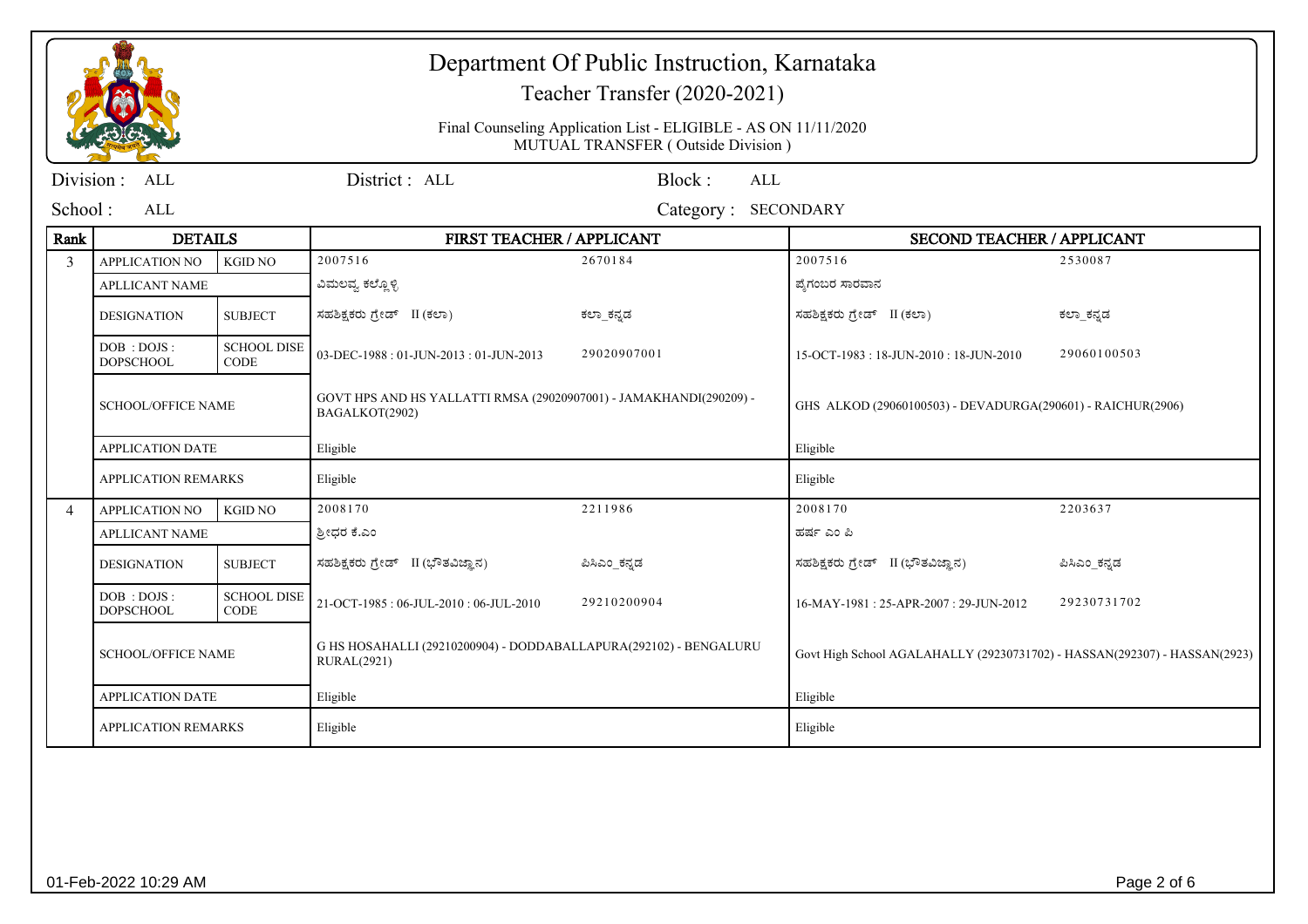|           |                                                      |                                   |                                                                                                      | Department Of Public Instruction, Karnataka<br>Teacher Transfer (2020-2021)                           |                                                                                                                      |              |
|-----------|------------------------------------------------------|-----------------------------------|------------------------------------------------------------------------------------------------------|-------------------------------------------------------------------------------------------------------|----------------------------------------------------------------------------------------------------------------------|--------------|
|           |                                                      |                                   |                                                                                                      | Final Counseling Application List - ELIGIBLE - AS ON 11/11/2020<br>MUTUAL TRANSFER (Outside Division) |                                                                                                                      |              |
| Division: | <b>ALL</b>                                           |                                   | District: ALL                                                                                        | Block:<br>ALL                                                                                         |                                                                                                                      |              |
| School:   | <b>ALL</b>                                           |                                   |                                                                                                      | Category: SECONDARY                                                                                   |                                                                                                                      |              |
| Rank      | <b>DETAILS</b>                                       |                                   | FIRST TEACHER / APPLICANT                                                                            |                                                                                                       | <b>SECOND TEACHER / APPLICANT</b>                                                                                    |              |
| 5         | <b>APPLICATION NO</b>                                | <b>KGID NO</b>                    | 2014727                                                                                              | 1953563                                                                                               | 2014727                                                                                                              | 2723277      |
|           | <b>APLLICANT NAME</b>                                |                                   | ವಿಜಯಕುಮಾರ ಎನ್ ಅಂಗಡಿ                                                                                  |                                                                                                       | ಸರೋಜ.ಎನ್.                                                                                                            |              |
|           | <b>DESIGNATION</b>                                   | <b>SUBJECT</b>                    | ಸಹಶಿಕ್ಷಕರು ಗ್ರೇಡ್ II (ಭಾಷೆ)                                                                          | ಕನ್ನಡ                                                                                                 | ಸಹಶಿಕ್ಷಕರು ಗ್ರೇಡ್ II (ಭಾಷೆ)                                                                                          | ಕನ್ನಡ        |
|           | DOB : DOJS :<br><b>DOPSCHOOL</b>                     | <b>SCHOOL DISE</b><br><b>CODE</b> | 22-JUL-1980: 29-JAN-2004: 01-JUL-2009                                                                | 29140405205                                                                                           | 18-JUL-1984 : 27-AUG-2013 : 27-AUG-2013                                                                              | 29110102902  |
|           | <b>SCHOOL/OFFICE NAME</b><br><b>APPLICATION DATE</b> |                                   | GJC - KUMBALURU (29140405205) - HARIHARA(291404) - DAVANAGERE(2914)                                  |                                                                                                       | SMT NINGAMMA VEERAYYA KALASURMATH RMSA UPGRADED HIGH<br>SCHOOL CHATRA (29110102902) - BYADAGI(291101) - HAVERI(2911) |              |
|           |                                                      |                                   | Eligible                                                                                             |                                                                                                       | Eligible                                                                                                             |              |
|           | <b>APPLICATION REMARKS</b>                           |                                   | Eligible                                                                                             |                                                                                                       | Eligible                                                                                                             |              |
| 6         | <b>APPLICATION NO</b><br><b>KGID NO</b>              |                                   | 2025809                                                                                              | 1428500                                                                                               | 2025809                                                                                                              | 2277661      |
|           | <b>APLLICANT NAME</b>                                |                                   | ವಾಲೀಕರ ಶಾಂತಪ್ಪ                                                                                       |                                                                                                       | ರಂಗನಾಥ ಕೆ ಎನ್                                                                                                        |              |
|           | <b>DESIGNATION</b>                                   | <b>SUBJECT</b>                    | ಸಹಶಿಕ್ಷಕರು ಗ್ರೇಡ್ II (ಭೌತವಿಜ್ಞಾನ)                                                                    | ಪಿಸಿಎಂ_ಕನ್ನಡ                                                                                          | ಸಹಶಿಕ್ಷಕರು ಗ್ರೇಡ್ II (ಭೌತವಿಜ್ಞಾನ)                                                                                    | ಪಿಸಿಎಂ_ಕನ್ನಡ |
|           | DOB : DOJS :<br><b>DOPSCHOOL</b>                     | <b>SCHOOL DISE</b><br><b>CODE</b> | 05-AUG-1967: 19-JUL-1997: 02-DEC-2016                                                                | 29200102227                                                                                           | 24-MAR-1980: 26-APR-2007: 17-JUN-2011                                                                                | 29090505103  |
|           | <b>SCHOOL/OFFICE NAME</b>                            |                                   | KARNATAKA PUBLIC SCHOOLS GHS KAGGALIPURA (29200102227) -<br>SOUTH1(292001) - BENGALURU U SOUTH(2920) |                                                                                                       | GHS SHISUVINAHALLI (29090505103) - NAVALGUND(290905) - DHARWAD(2909)                                                 |              |
|           | <b>APPLICATION DATE</b>                              |                                   | Eligible                                                                                             |                                                                                                       | Eligible                                                                                                             |              |
|           | <b>APPLICATION REMARKS</b>                           |                                   | Eligible                                                                                             |                                                                                                       | Eligible                                                                                                             |              |

01-Feb-2022 10:29 AM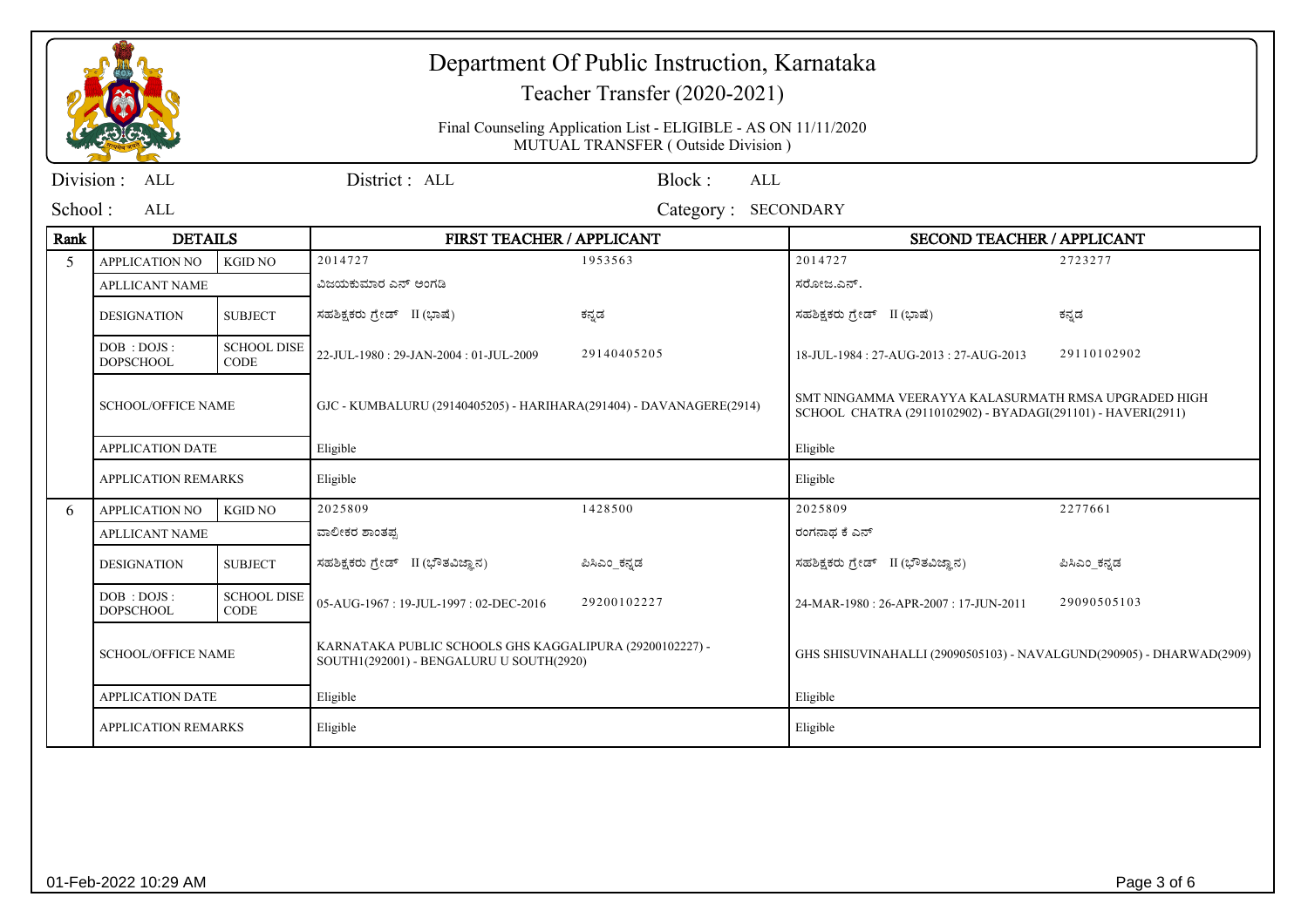|                |                                     |                                   |                                                                      | Department Of Public Instruction, Karnataka<br>Teacher Transfer (2020-2021)                           |                                                                                             |              |  |  |
|----------------|-------------------------------------|-----------------------------------|----------------------------------------------------------------------|-------------------------------------------------------------------------------------------------------|---------------------------------------------------------------------------------------------|--------------|--|--|
|                |                                     |                                   |                                                                      | Final Counseling Application List - ELIGIBLE - AS ON 11/11/2020<br>MUTUAL TRANSFER (Outside Division) |                                                                                             |              |  |  |
| Division :     | <b>ALL</b>                          |                                   | District: ALL                                                        | Block:<br>ALL                                                                                         |                                                                                             |              |  |  |
| School:        | <b>ALL</b>                          |                                   |                                                                      | Category: SECONDARY                                                                                   |                                                                                             |              |  |  |
| Rank           | <b>DETAILS</b>                      |                                   | FIRST TEACHER / APPLICANT                                            |                                                                                                       | <b>SECOND TEACHER / APPLICANT</b>                                                           |              |  |  |
| $\overline{7}$ | APPLICATION NO                      | <b>KGID NO</b>                    | 2026061                                                              | 2202852                                                                                               | 2026061                                                                                     | 2383494      |  |  |
|                | <b>APLLICANT NAME</b>               |                                   | ಭಾರತಿ.ಈ.ಬಿ.                                                          |                                                                                                       | ರೇಖಾ ಹೆಚ್ ಸಿ                                                                                |              |  |  |
|                | <b>DESIGNATION</b>                  | <b>SUBJECT</b>                    | ಸಹಶಿಕ್ಷಕರು ಗ್ರೇಡ್ II (ಭೌತವಿಜ್ಞಾನ)                                    | ಪಿಸಿಎಂ_ಕನ್ನಡ                                                                                          | ಸಹಶಿಕ್ಷಕರು ಗ್ರೇಡ್ II (ಭೌತವಿಜ್ಞಾನ)                                                           | ಪಿಸಿಎಂ_ಕನ್ನಡ |  |  |
|                | DOB: DOJS:<br><b>DOPSCHOOL</b>      | <b>SCHOOL DISE</b><br><b>CODE</b> | 01-FEB-1983: 14-FEB-2007: 29-JUN-2012                                | 29230312102                                                                                           | 23-MAY-1986: 18-JUN-2010: 18-JUN-2010                                                       | 29310314402  |  |  |
|                | <b>SCHOOL/OFFICE NAME</b>           |                                   | GHS BELAVATTHAHALLY (29230312102) - ARASIKERE(292303) - HASSAN(2923) |                                                                                                       | GOVT HIGH SCHOOL LINGAPURA (29310314402) - KORATAGERE(293103) -<br>TUMAKURU MADHUGIRI(2931) |              |  |  |
|                | <b>APPLICATION DATE</b><br>Eligible |                                   |                                                                      |                                                                                                       | Eligible                                                                                    |              |  |  |
|                | <b>APPLICATION REMARKS</b>          |                                   | Eligible                                                             |                                                                                                       | Eligible                                                                                    |              |  |  |
| 8              | <b>APPLICATION NO</b>               | <b>KGID NO</b>                    | 2026388                                                              | 2429447                                                                                               | 2026388                                                                                     | 2371814      |  |  |
|                | <b>APLLICANT NAME</b>               |                                   | ಕಟ್ಟೆಪ್ಟ ಅಂಕಲಗಿ                                                      |                                                                                                       | ಗುರುದೇವಿ ಕಿಣಗಿ                                                                              |              |  |  |
|                | <b>DESIGNATION</b>                  | <b>SUBJECT</b>                    | ಸಹಶಿಕ್ಷಕರು ಗ್ರೇಡ್ II (ಭಾಷೆ)                                          | ಇಂಗ್ಲೀಷ್                                                                                              | ಸಹಶಿಕ್ಷಕರು ಗ್ರೇಡ್ II (ಭಾಷೆ)                                                                 | ಇಂಗ್ಲೀಷ್     |  |  |
|                | DOB : DOJS :<br><b>DOPSCHOOL</b>    | <b>SCHOOL DISE</b><br><b>CODE</b> | 01-AUG-1983: 29-AUG-2013: 29-AUG-2013                                | 29220212302                                                                                           | 01-OCT-1984: 18-JUN-2010: 18-JUN-2010                                                       | 29040411207  |  |  |
|                | <b>SCHOOL/OFFICE NAME</b>           |                                   | GHS NAVILE (29220212302) - MADDUR(292202) - MANDYA(2922)             |                                                                                                       | GHS TENGALI (29040411207) - CHITTAPUR(290404) - KALBURGI(2904)                              |              |  |  |
|                | <b>APPLICATION DATE</b>             |                                   | Eligible                                                             |                                                                                                       | Eligible                                                                                    |              |  |  |
|                | APPLICATION REMARKS                 |                                   | Eligible                                                             |                                                                                                       | Eligible                                                                                    |              |  |  |

## 01-Feb-2022 10:29 AM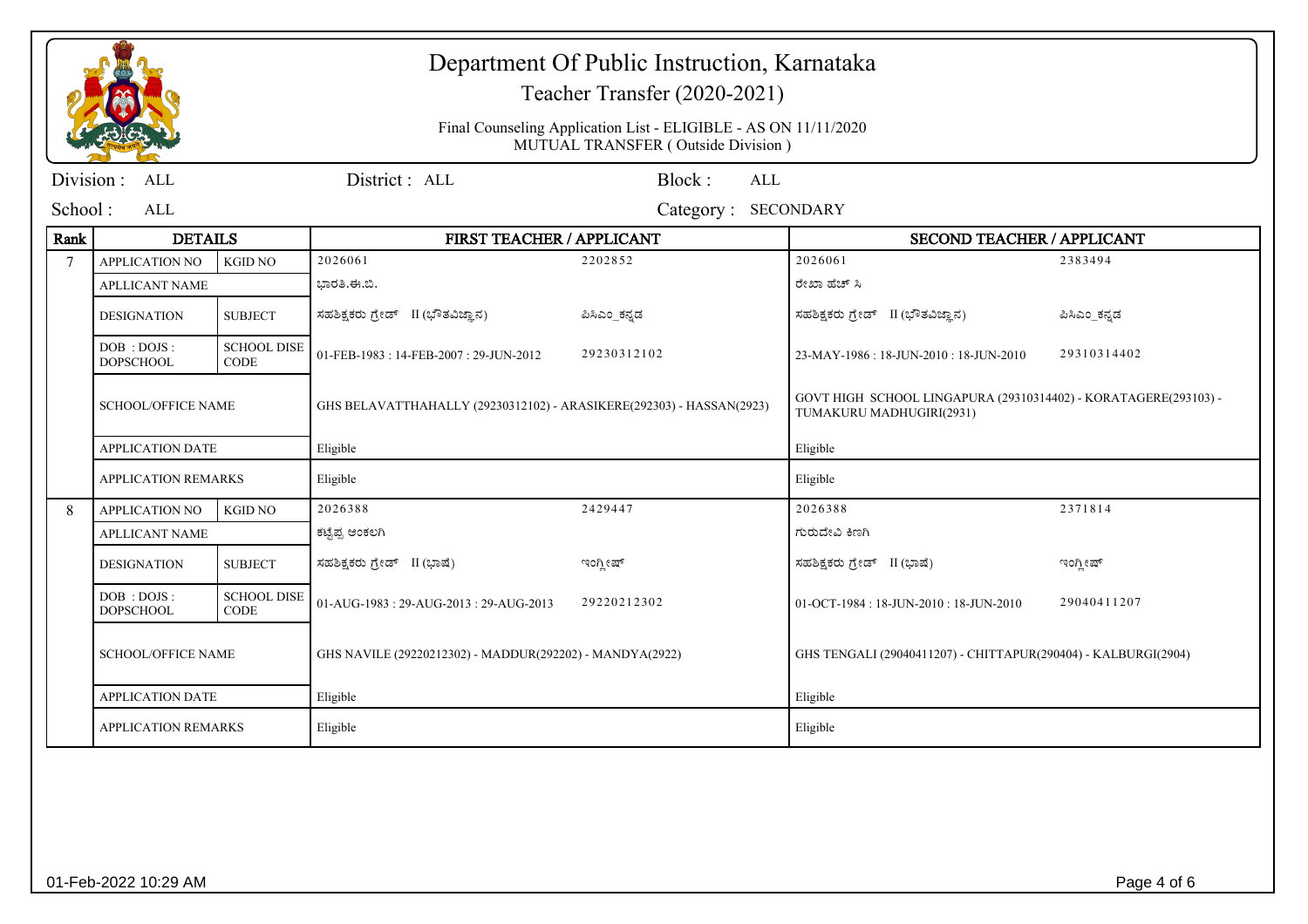|           | Department Of Public Instruction, Karnataka<br>Teacher Transfer (2020-2021) |                                   |                                                                              |                                                                                                       |                                                                                  |              |  |  |
|-----------|-----------------------------------------------------------------------------|-----------------------------------|------------------------------------------------------------------------------|-------------------------------------------------------------------------------------------------------|----------------------------------------------------------------------------------|--------------|--|--|
|           |                                                                             |                                   |                                                                              | Final Counseling Application List - ELIGIBLE - AS ON 11/11/2020<br>MUTUAL TRANSFER (Outside Division) |                                                                                  |              |  |  |
| Division: | <b>ALL</b>                                                                  |                                   | District: ALL                                                                | Block:<br><b>ALL</b>                                                                                  |                                                                                  |              |  |  |
| School:   | <b>ALL</b>                                                                  |                                   |                                                                              | Category: SECONDARY                                                                                   |                                                                                  |              |  |  |
| Rank      | <b>DETAILS</b>                                                              |                                   | FIRST TEACHER / APPLICANT                                                    |                                                                                                       | <b>SECOND TEACHER / APPLICANT</b>                                                |              |  |  |
| 9         | <b>APPLICATION NO</b>                                                       | <b>KGID NO</b>                    | 2026821                                                                      | 1361173                                                                                               | 2026821                                                                          | 2134717      |  |  |
|           | <b>APLLICANT NAME</b>                                                       |                                   | ವೀಣಾ ವೆಂಕಟೇಶ ಮೇಸ್ತಾ                                                          |                                                                                                       | ಹೊನ್ನ ಗೌಡ                                                                        |              |  |  |
|           | <b>DESIGNATION</b>                                                          | <b>SUBJECT</b>                    | ಸಹಶಿಕ್ಷಕರು ಗ್ರೇಡ್ II (ಕಲಾ)                                                   | ಕಲಾ ಕನ್ನಡ                                                                                             | ಸಹಶಿಕ್ಷಕರು ಗ್ರೇಡ್ II (ಕಲಾ)                                                       | ಕಲ್_ಕನ್ನಡ    |  |  |
|           | DOB: DOJS:<br><b>DOPSCHOOL</b>                                              | <b>SCHOOL DISE</b><br><b>CODE</b> | 02-JUL-1972: 11-JUN-1997: 07-SEP-2007                                        | 29100901203                                                                                           | 01-JUL-1975: 01-JUL-2008: 01-JUL-2008                                            | 29160308602  |  |  |
|           | <b>SCHOOL/OFFICE NAME</b><br><b>APPLICATION DATE</b>                        |                                   | GHS BUNDAR (29100901203) - BHATKAL(291009) - UTTARA KANNADA(2910)            |                                                                                                       | GHS HESKUTHUR (29160308602) - KUNDAPURA(291603) - UDUPI(2916)                    |              |  |  |
|           |                                                                             |                                   | Eligible                                                                     |                                                                                                       | Eligible                                                                         |              |  |  |
|           | <b>APPLICATION REMARKS</b>                                                  |                                   | Eligible                                                                     |                                                                                                       | Eligible                                                                         |              |  |  |
| 10        | <b>APPLICATION NO</b>                                                       | <b>KGID NO</b>                    | 2029182                                                                      | 2154192                                                                                               | 2029182                                                                          | 2692114      |  |  |
|           | <b>APLLICANT NAME</b>                                                       |                                   | ವಸಂತಕುಮಾರಿ ಎಂ ಆರ್                                                            |                                                                                                       | ಪದ್ಮಿನಿ ಕೆ ಎಸ್                                                                   |              |  |  |
|           | <b>DESIGNATION</b>                                                          | <b>SUBJECT</b>                    | ಸಹಶಿಕ್ಷಕರು ಗ್ರೇಡ್ II (ಭೌತವಿಜ್ಞಾನ)                                            | ಪಿಸಿಎಂ ಕನ್ನಡ                                                                                          | ಸಹಶಿಕ್ಷಕರು ಗ್ರೇಡ್ II (ಭೌತವಿಜ್ಞಾನ)                                                | ಪಿಸಿಎಂ_ಕನ್ನಡ |  |  |
|           | DOB : DOJS :<br><b>DOPSCHOOL</b>                                            | <b>SCHOOL DISE</b><br><b>CODE</b> | 10-JUL-1982: 12-NOV-2007: 11-JUN-2011                                        | 29261107302                                                                                           | 10-JAN-1988: 19-AUG-2013: 19-AUG-2013                                            | 29200104915  |  |  |
|           | <b>SCHOOL/OFFICE NAME</b>                                                   |                                   | GHS HALE KEMPAIAHNA HUNDI (29261107302) - T.N.PURA(292611) -<br>MYSURU(2926) |                                                                                                       | GHS CHANDRAPPA CIRLE (29200104915) - SOUTH1(292001) - BENGALURU U<br>SOUTH(2920) |              |  |  |
|           | <b>APPLICATION DATE</b>                                                     |                                   | Eligible                                                                     |                                                                                                       | Eligible                                                                         |              |  |  |
|           | <b>APPLICATION REMARKS</b>                                                  |                                   | Eligible                                                                     |                                                                                                       | Eligible                                                                         |              |  |  |